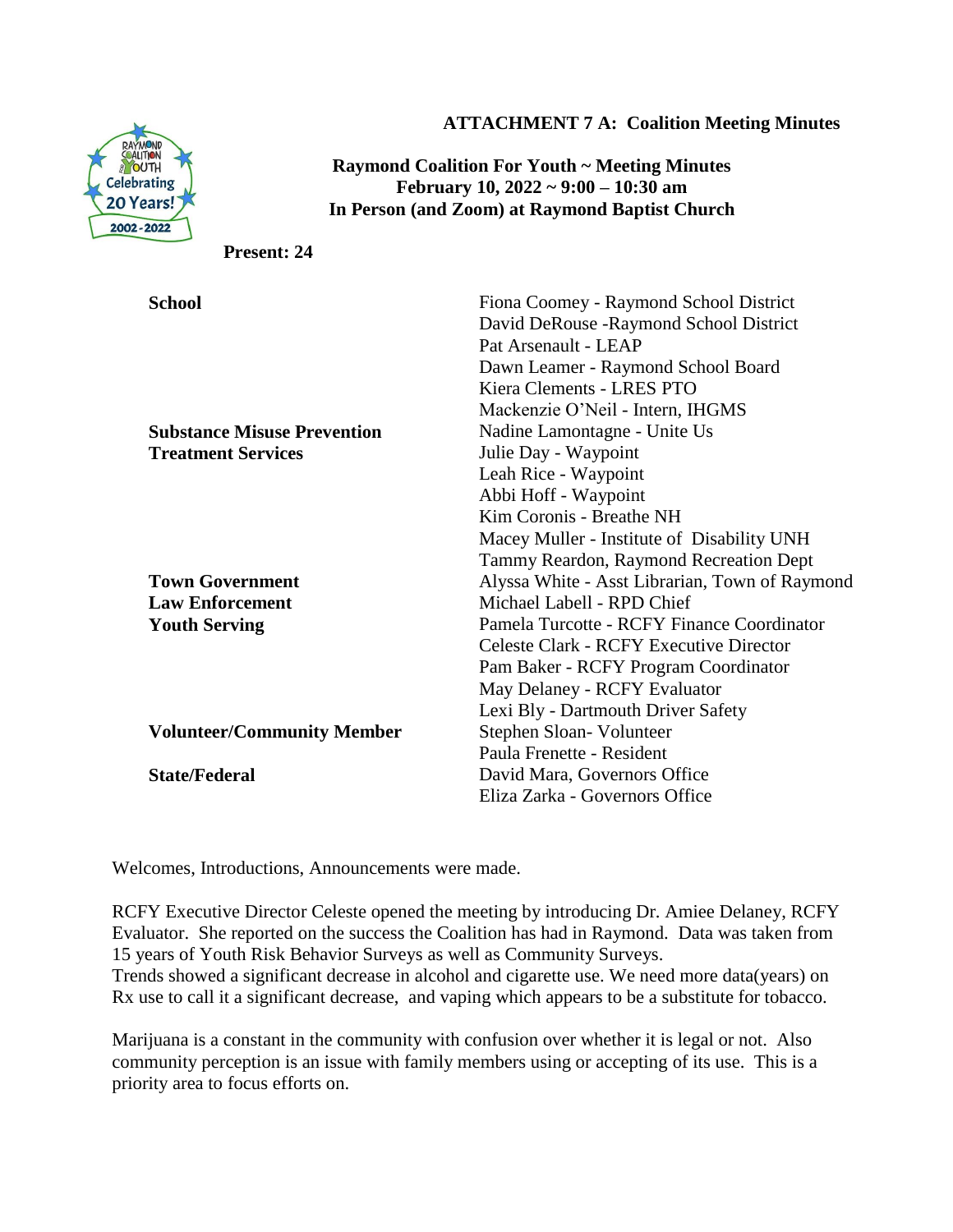The community survey received 112 responses (1% of Raymond). With approximately 50% of the respondents stating Stress and Anxiety, Depression and Substance Misuse as the most troubling issues. The current risks were access to substances, parental acceptance and family misuse. Common themes of comments were family dynamics.

What can RCFY do? Be more visible in the community, support the community, and increase education in the community. It was discussed that RCFY is doing most of these things already but would continue to increase visibility and awareness efforts whenever and wherever possible.

Some ideas were shared of ways to reach parents: Have an informational night with school about the importance of talking about these issues. Have school assemblies, do direct home mailings to parents with information they need to know, Go to partner events with information table (LRES)

Celeste shared that in multiple focus groups, with a diverse group of our students in the community, the overall concerts raised by our young people are:

- 1. Marijuana Use
- 2. Vaping, often marijuana
- 3. Prescription drug misuse

All of these fall under an overarching concern for mental health and suicide risk contributing to the the top three substances of concern. Kids are asking for more information about these substances and "want to know the truth about them." This is where it is important to not use scare tactics when talking about prevention. There is also a lack of awareness about the laws and misinformation about marijuana that needs to be addressed.

As part of our CARA grant initiative we will work with the DEA to bring in a presentation to students who have asked for information on this and plan to do the One Pill Can Kill for the April awareness

The DEA Medication Take Back event is going to be on April 30. We will use this as an opportunity to talk about medication safety and the importance of talking about prescription drug safety with kids, teens, young adults and parents.

Bakers are needed to support our Youth Action bake sale at this weekends deliberative session. Anyone interested in helping please see Pam or bring to the high school by 9:45 on Saturday.

Family Fun Night has been rescheduled for Friday evening, February 25, 2022. There is table space available and can be reserved by calling Pam Baker at 603-895-7062. Or pbaker@rcfy.org

Tickets for our 7th Annual RCFY Gala are on sale NOW for March 12, 2022 it will be a great night out. Thank you to all of our sponsors for their support and everyone who is donating items and attending. It will be a great night.

Operation Raymond Cleanup planning committee will be formed to host event first week in May. If interested, contact Celeste.